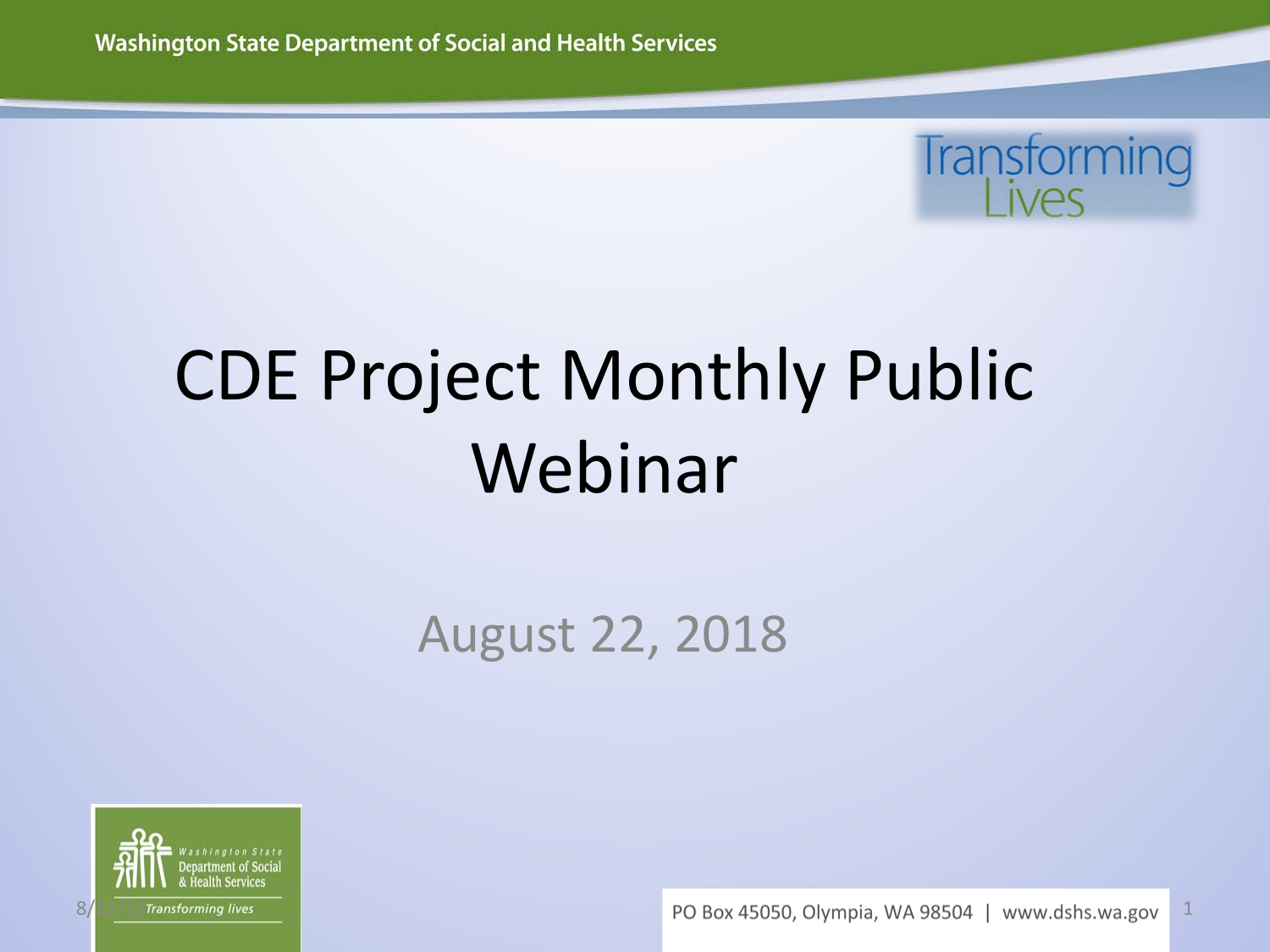# What is the CDE?

The Consumer Directed Employment project will transfer the administrative functions and responsibilities of IP management from DSHS and AAA case management staff to the Consumer Directed Employer.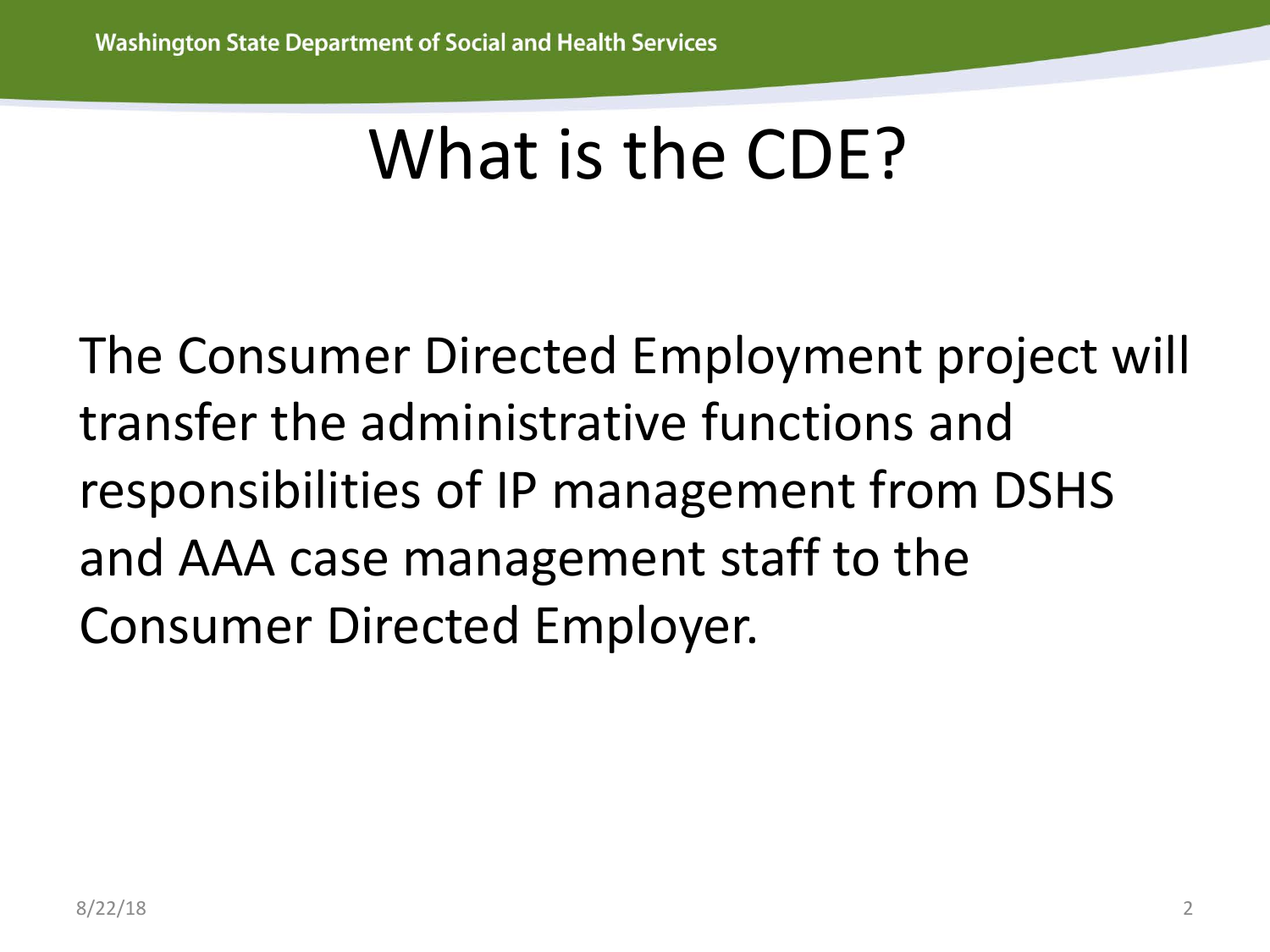# Vision

### **More Time and Efficiency**

- Case management staff will have more time to work with participants to support activities to maintain their health and well-being.
- Participants will have more time from case managers
- IPs will work with a single entity for payroll, tax reporting, credentialing, and other concerns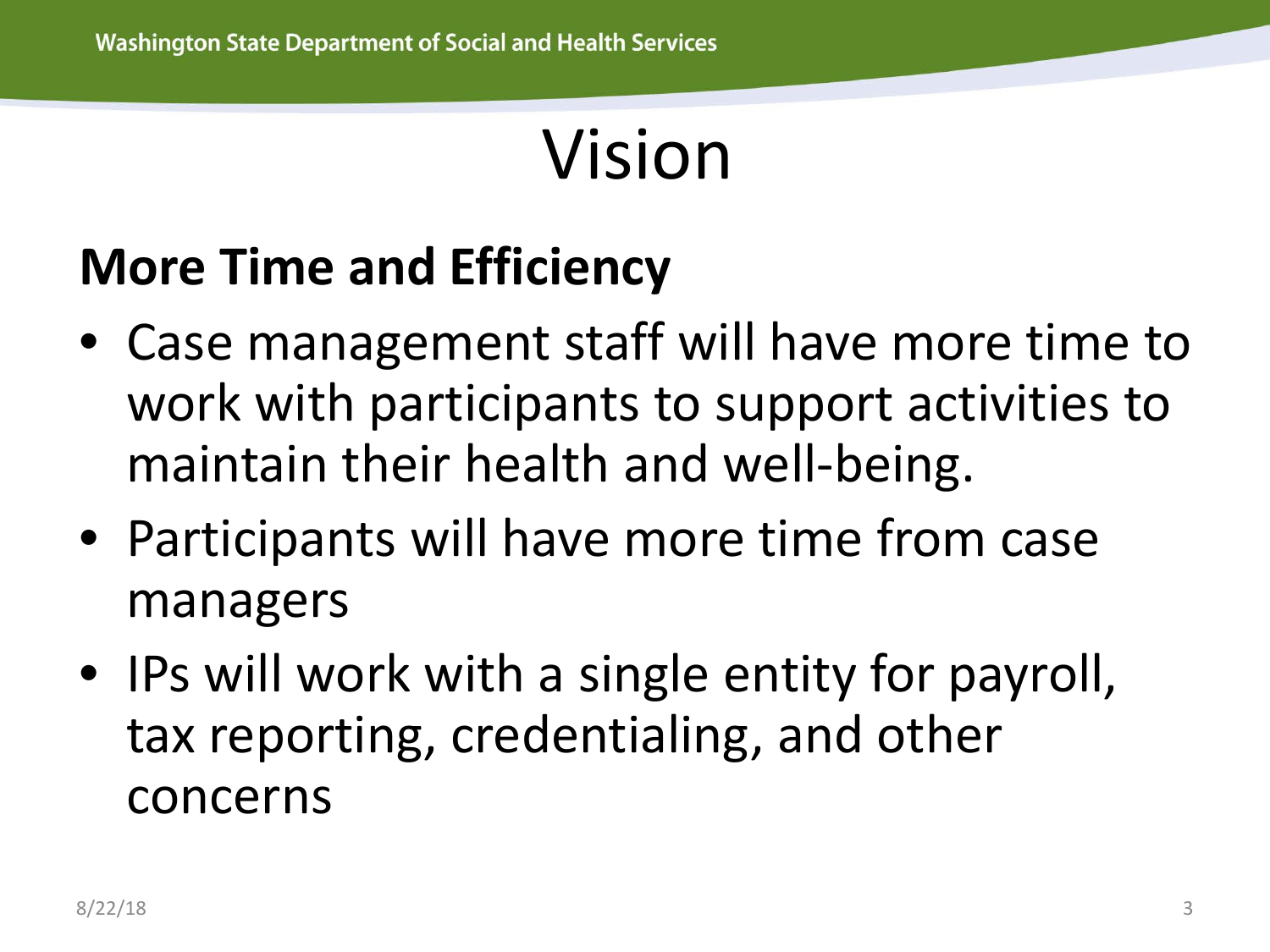# CDE Project Update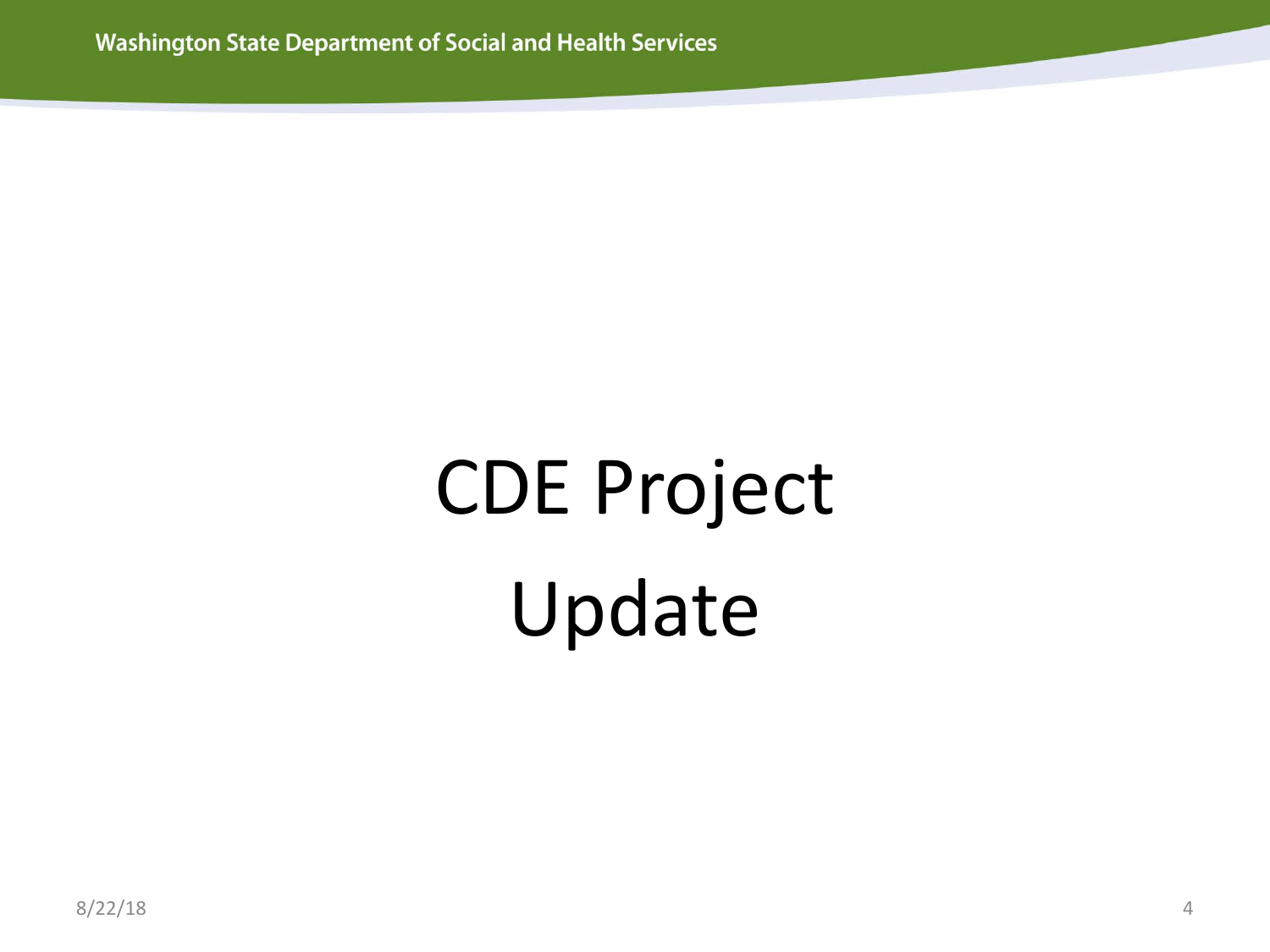# Project Startup and Procurement Prep Schedule

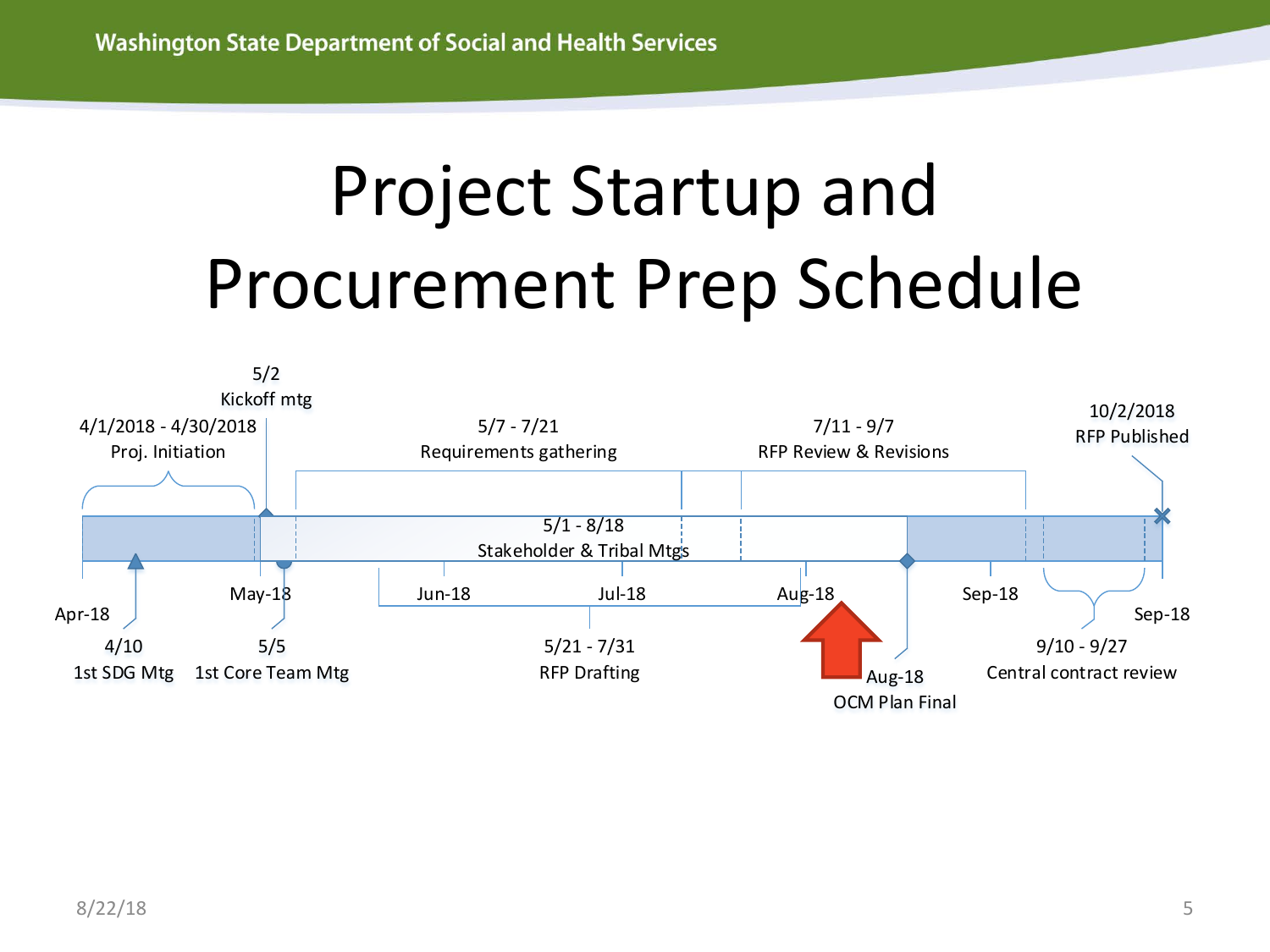# Recent Accomplishments

- 19 of 19 requirements sessions complete
- Internal requirements review complete
- All Request for Proposal (RFP) sections in first draft
- 8 of 12 RFP Sections are through review
- Sample contract approximately complete
- Business analyst began August 6, 2018
- Readiness analyst accepted offer
- Listening sessions and tribal roundtable complete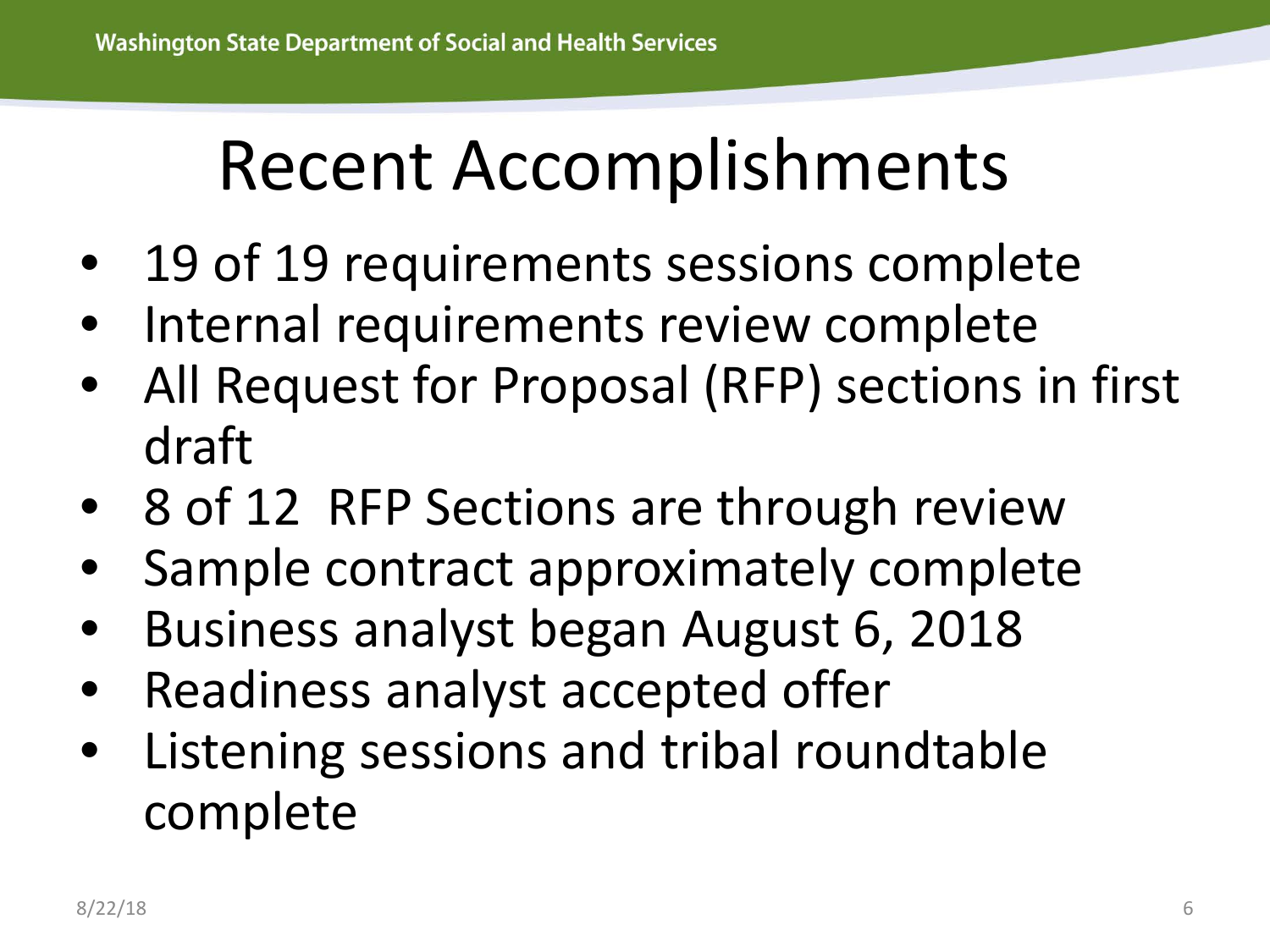# Upcoming Tasks

- Complete RFP reviews
- Complete Sample Contract reviews
- Complete Organizational Change Management Plan
- Info table at the October Case Manager Conference for HCS staff
- Onboard new team members
- Recruit additional business analyst (fall 2018)
- Recruit additional readiness analyst (fall 2018)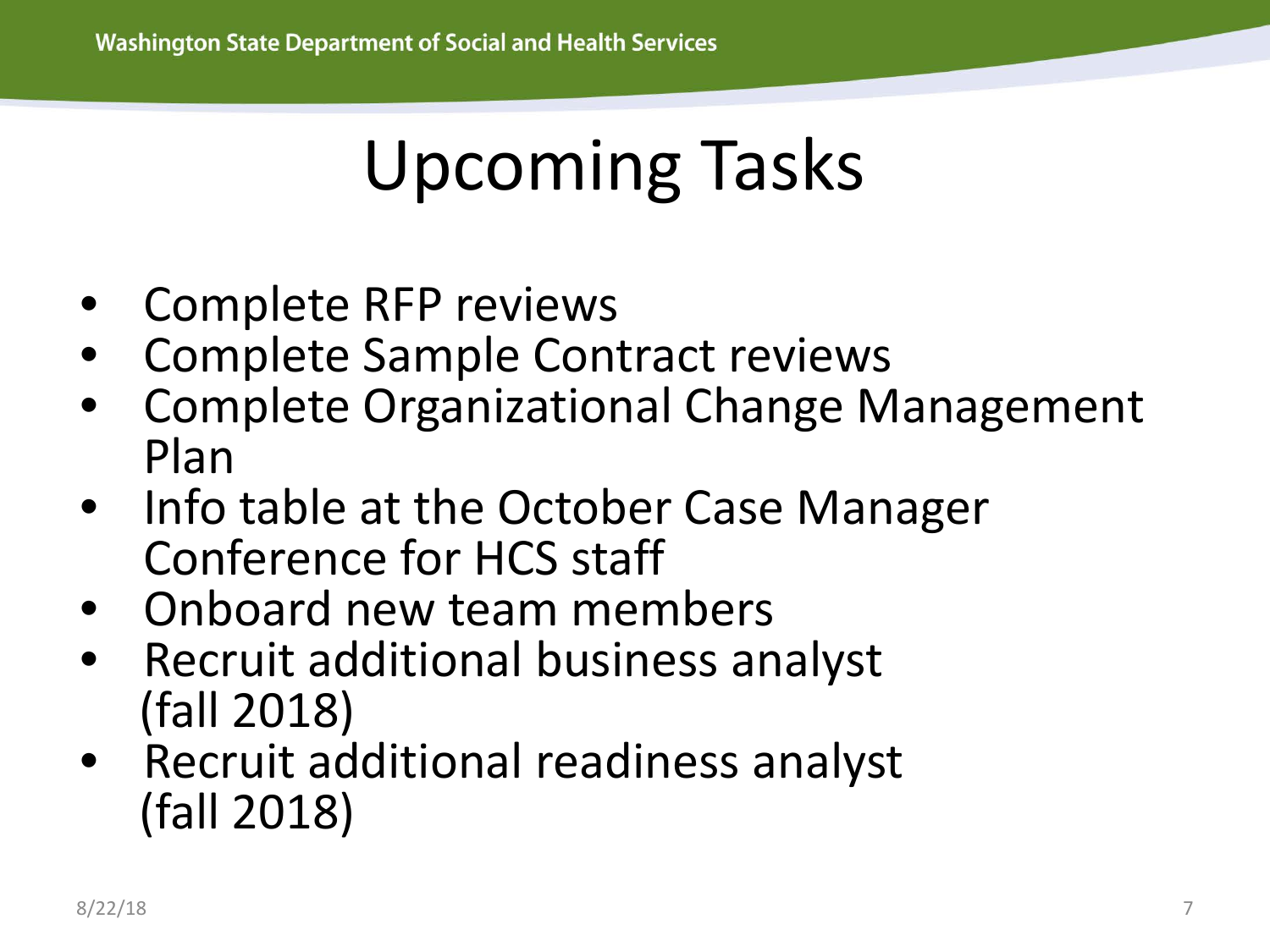### Tribal Engagement

#### **Recent Tribal Engagement:**

• August 15, 2018 - Tribal Roundtable held

#### **Upcoming Tribal Engagement:**

September 4, 2018 - Tribal Roundtable September 11, 2018- Tribal Consultation November 2, 2018- Summit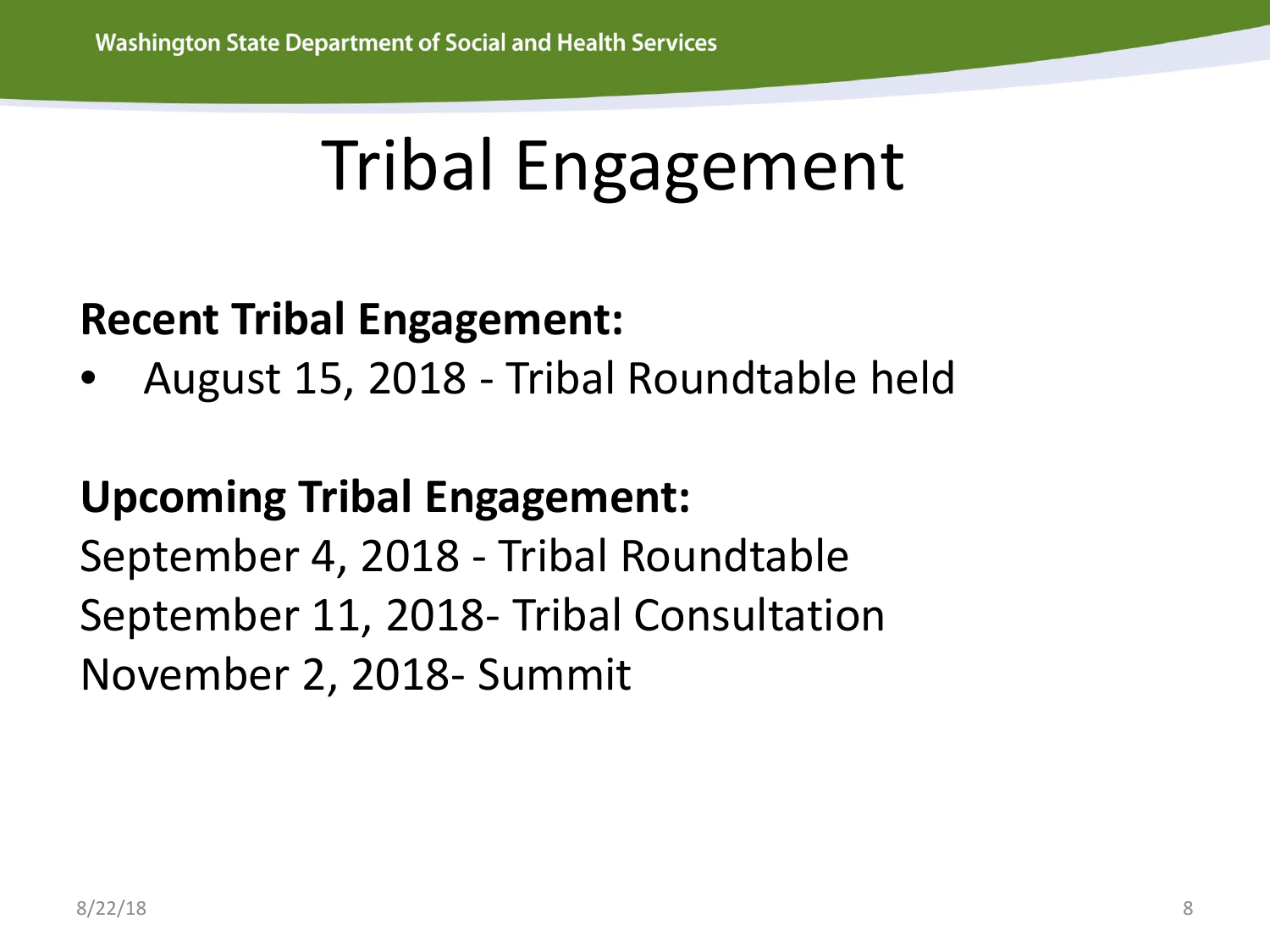### Listening Sessions

- Held in June and July 2018
- Vancouver, Lynnwood, Renton, Spokane Kennewick, Lacey
- 37 Attendees (IPs, family members, consumers)
- IPs were: parents, family members, non-<br>relatives, live-in, live out, had single consumers, had multiple consumers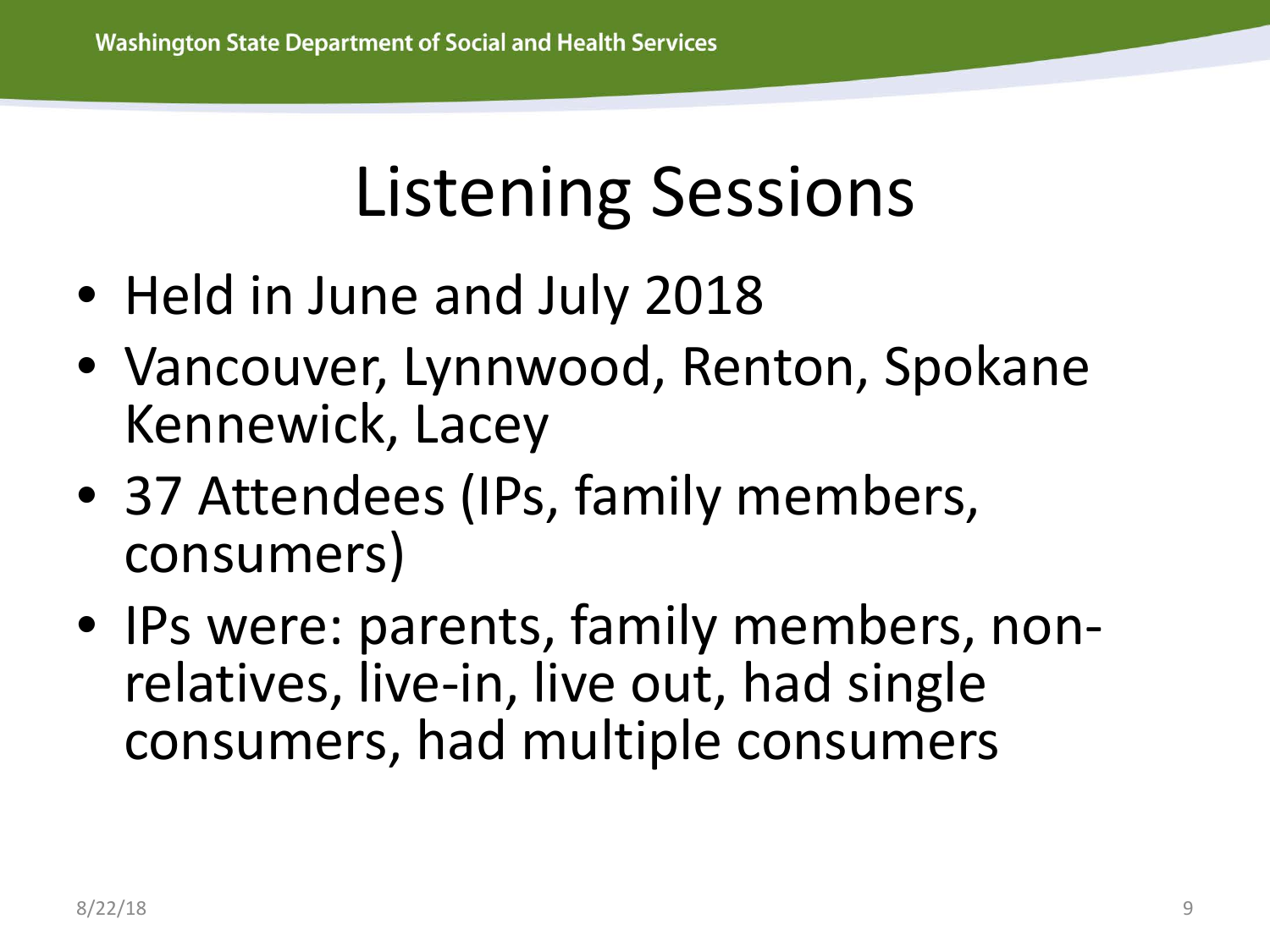### Overarching Themes

- **Usability** the CDE's payroll system and business processes need to be user friendly. This includes hiring, assignment of hours, customer service, HR changes, etc.
- **Good process** business processes and technological processes need to be simple, transparent, and easy to use with clearly defined roles and responsibilities for all users
- **Communication** good communication between consumers, their families, IPs, case managers, the CDE is crucial for everyone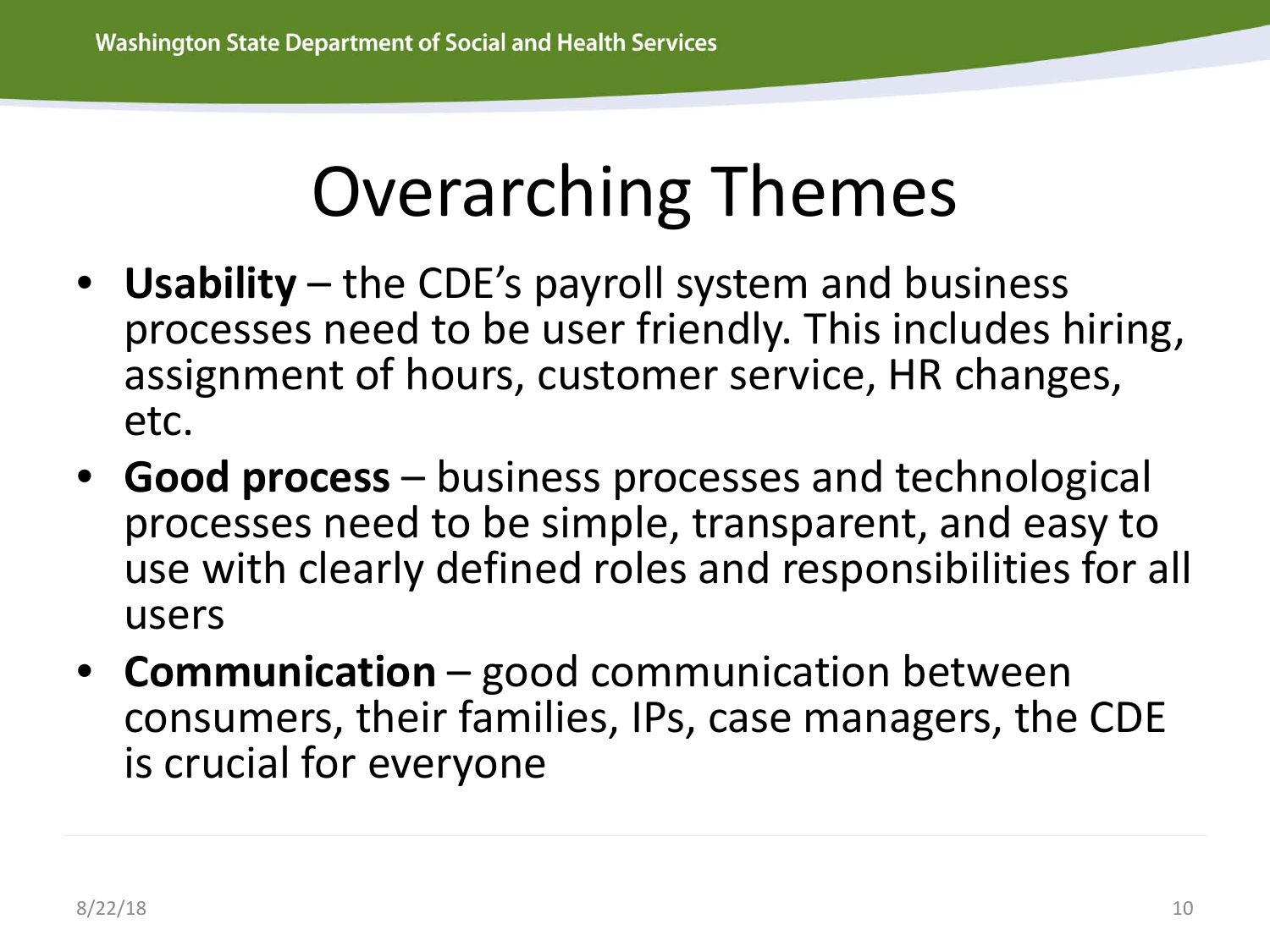### Overarching Themes

- **Relationship with Case Management** IPs, consumers, and family members value the current relationship with the case manager and don't want that relationship to be interrupted by the CDE
- **Electronic visit verification (EVV) fears** concerns about "big brother" listening in or using data for other purposes, or exposing personal data
- **Training needs** training needed for IPs and consumers in multiple formats before, during and after CDE implementation, and should cover technology and business process changes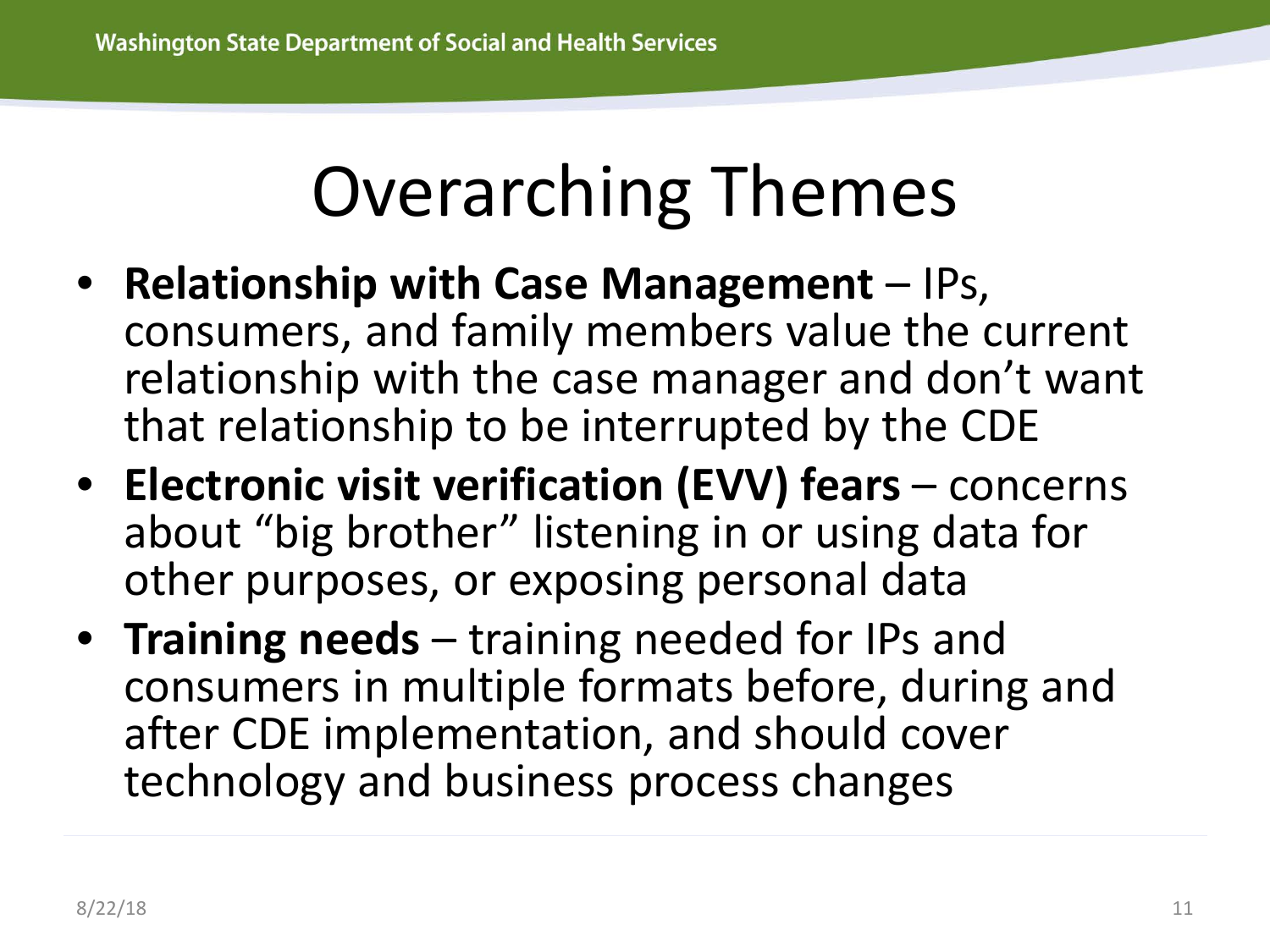# Overarching Themes

- **Flexibility** consumer needs are dynamic and can change quickly; this demands a flexible, rapid- response from the CDE and case managers
- **Workforce development** IPs want continually improving professional development, working conditions, pay, and benefits; the CDE must attract and retain caregivers to meet the growing demand in this field
- **Service Planning**  IPs, consumers, and family members would like to thoroughly explore service options with their case manager during the service planning process.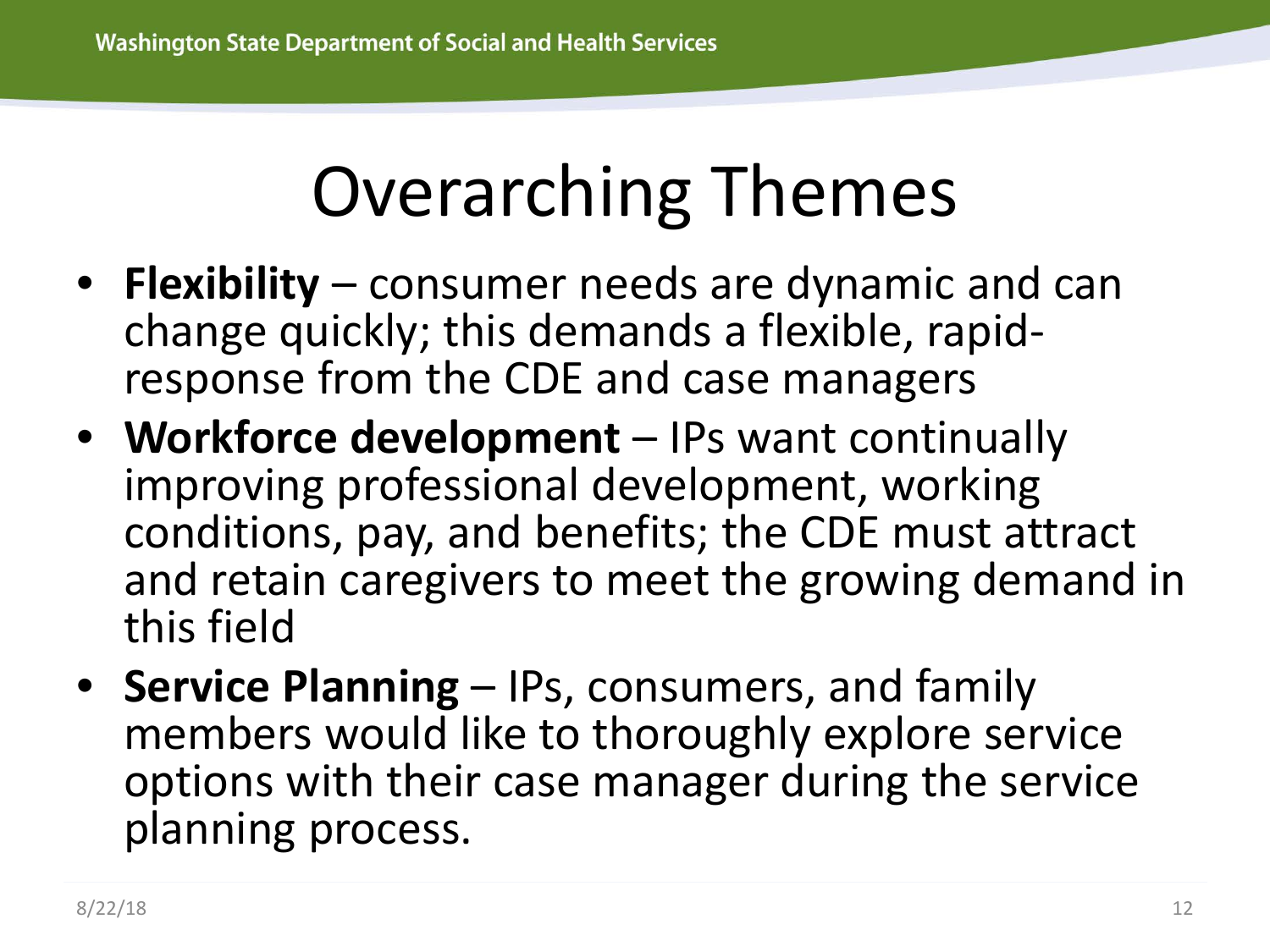### Next Steps

- Listening session and tribal input is being used across multiple project activities, including:
	- Developing the requirements and expectations for the CDE
	- Planning for provider, consumer, and staff readiness activities
	- Preparing communication and training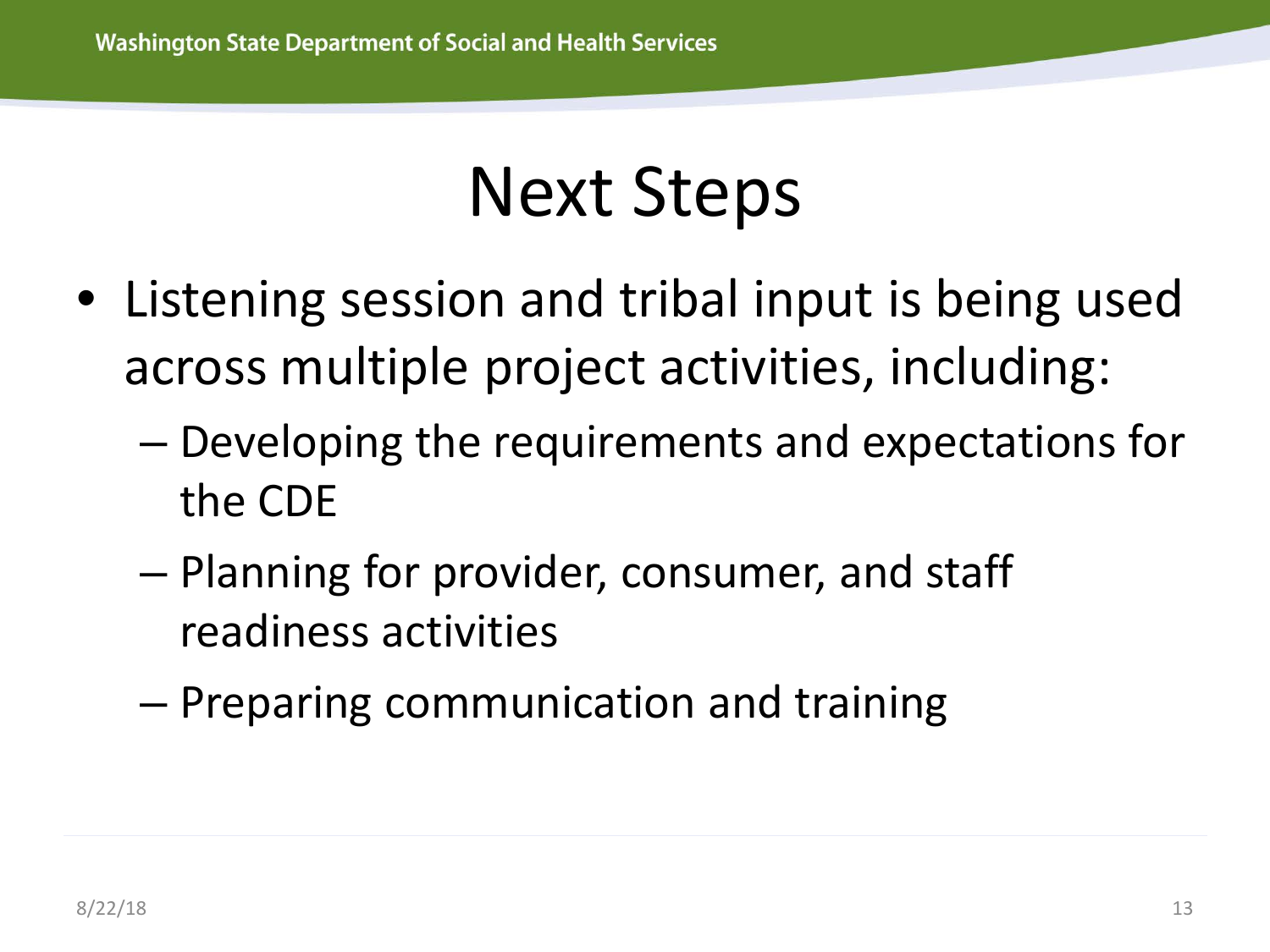### **How will DSHS select the Consumer Directed Employer (CDE)?**

- 1. Identify the work the CDE is expected to perform (requirements and qualifications)
- 2. Publish a Request for Proposal (RFP) asking potential CDE vendors to bid on the work
- 3. Review and evaluate the bid proposals
- 4. Identify the vendor best able to meet consumer and provider needs
- 5. Establish a contract with the vendor

*We are on Step 1 and expect to move to Step 2 in October 2018*. 8/22/18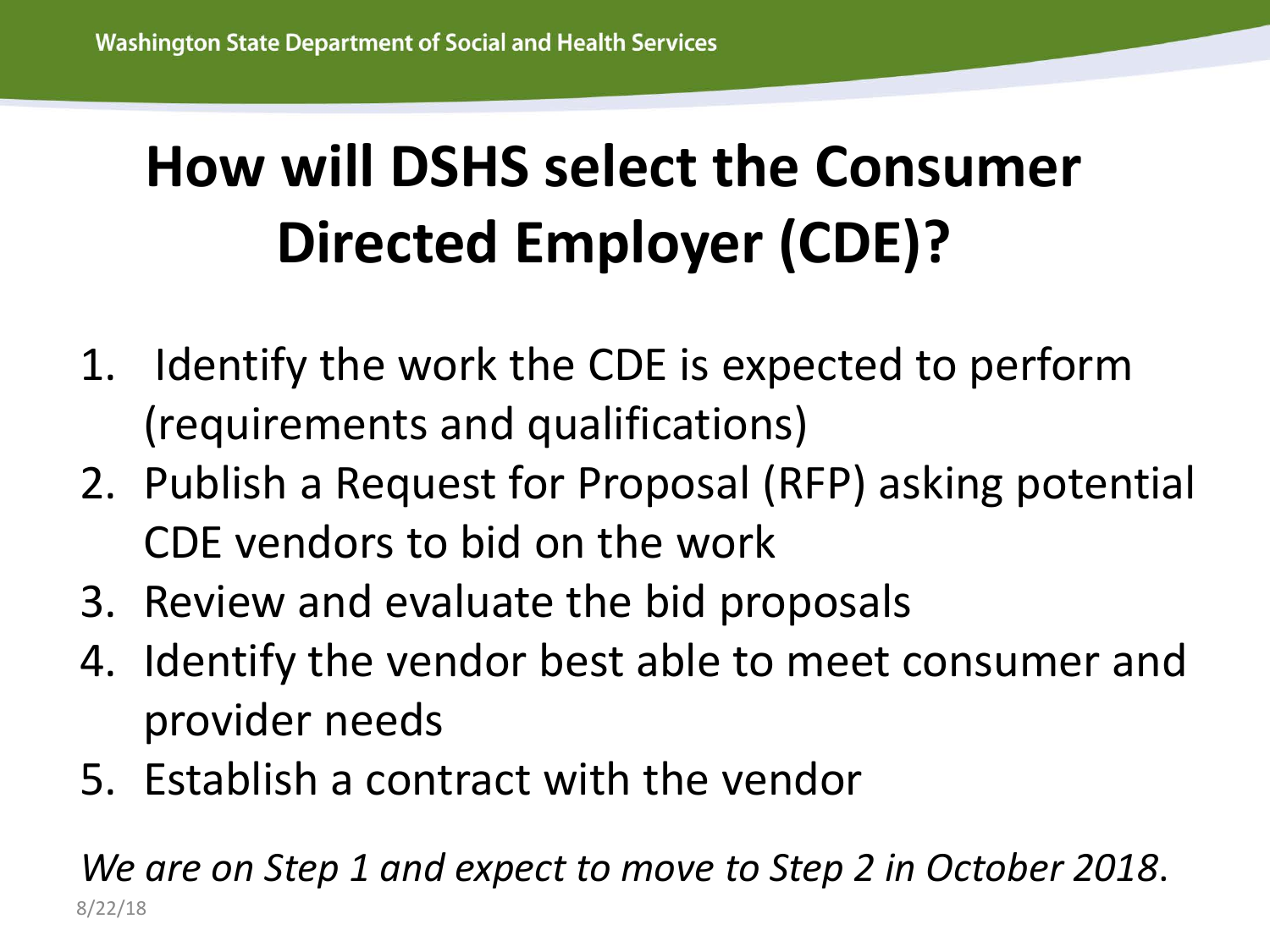### Questions from the July Webinars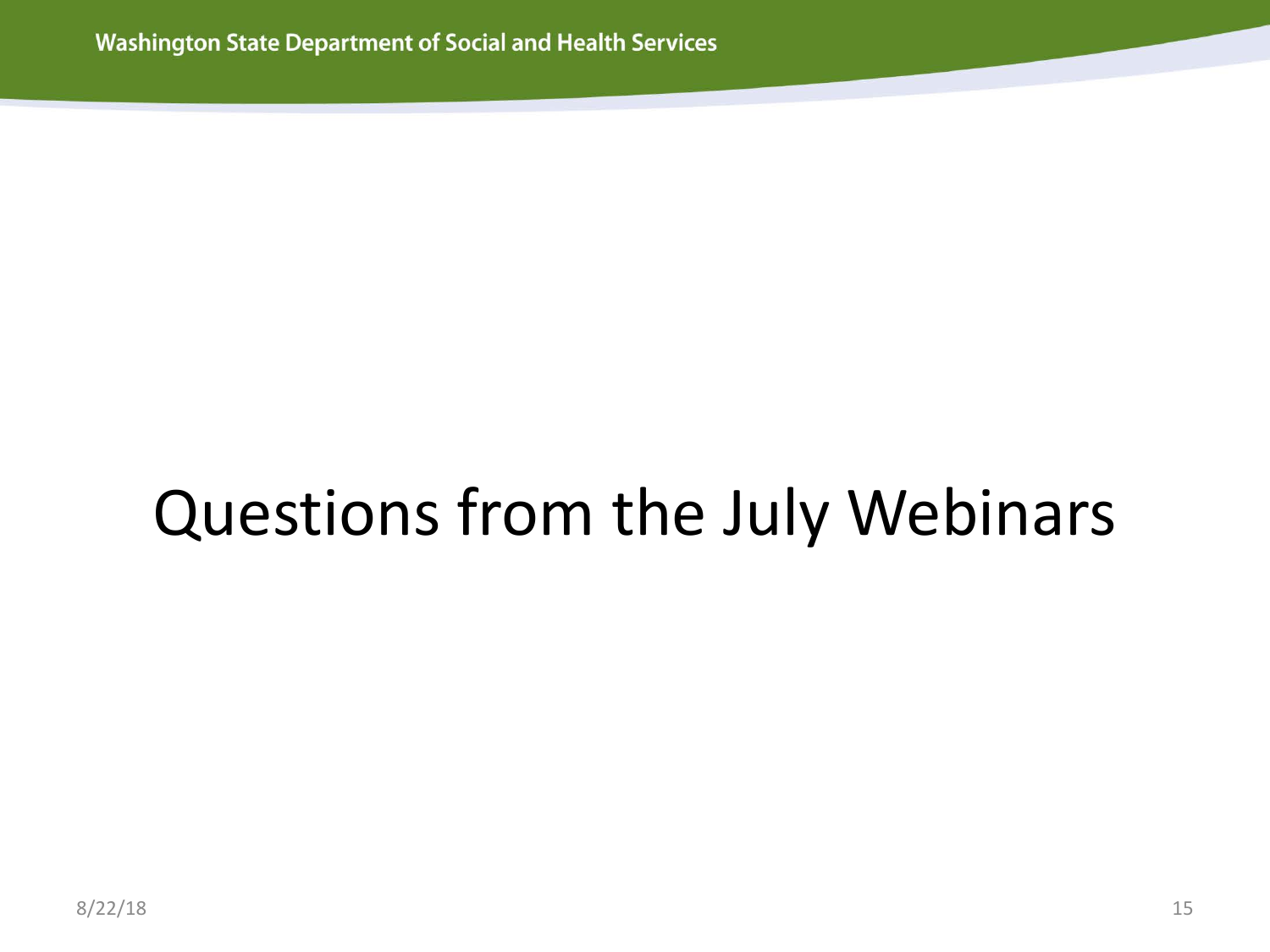#### **Q: How will authorizations for consumers being served by both an IP and Home Care Agency be managed**?

A: The consumer will decide how many hours they would like the Home Care Agency to provide and how many the IP will provide. The case manager will authorize those amounts, separately, to the Home Care Agency and to the CDE.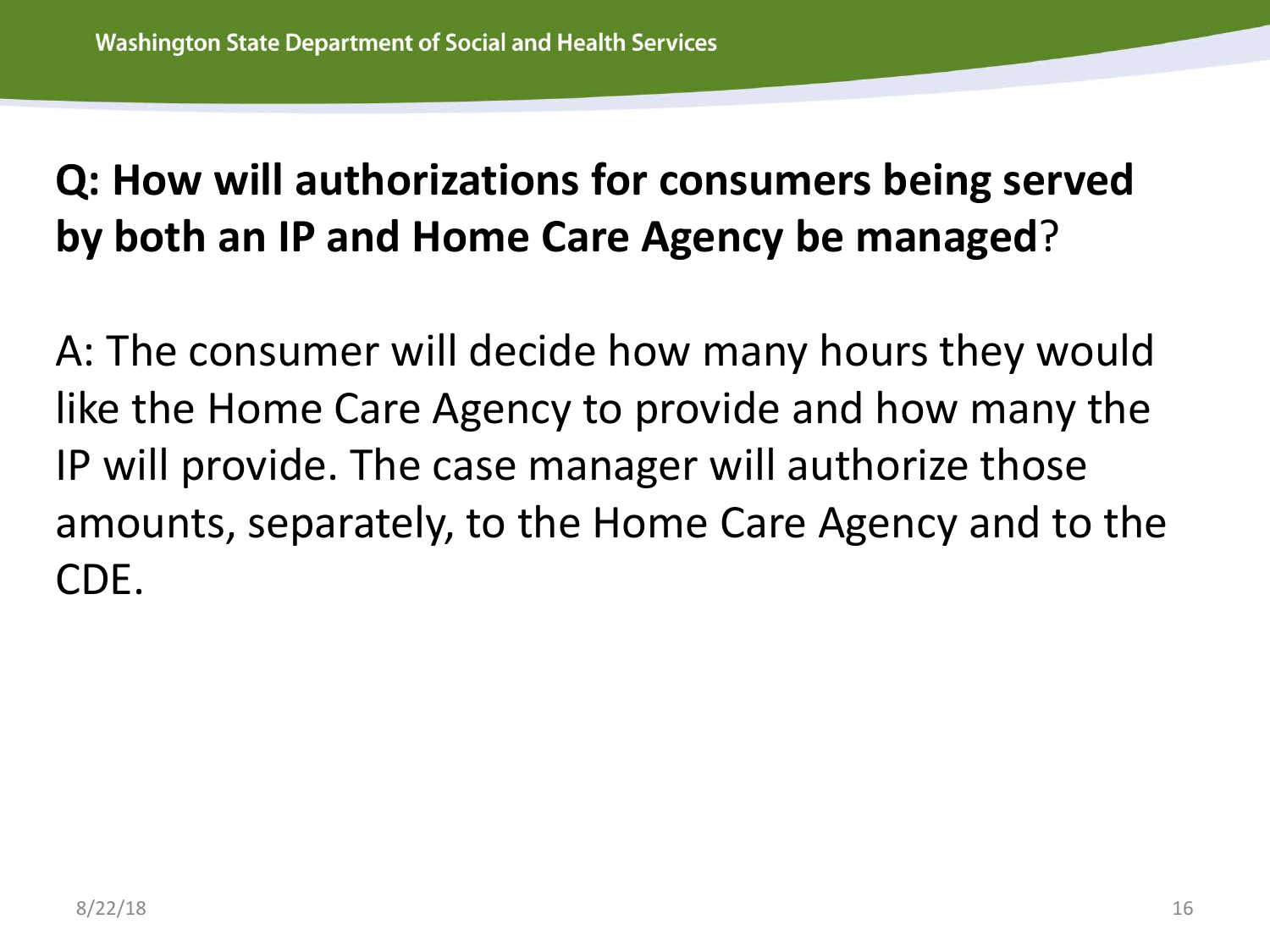**Q: How will the CDE handle consumers who have a high number of IPs, such as 8, who all work different service amounts each month? How will the authorization be handled?**

A: If the consumer uses multiple IPs, the total number of IP hours will be authorized to the CDE. The consumer will determine the schedule for each IP and communicate the schedule to the CDE. The schedule must be in compliance with IP work week limits.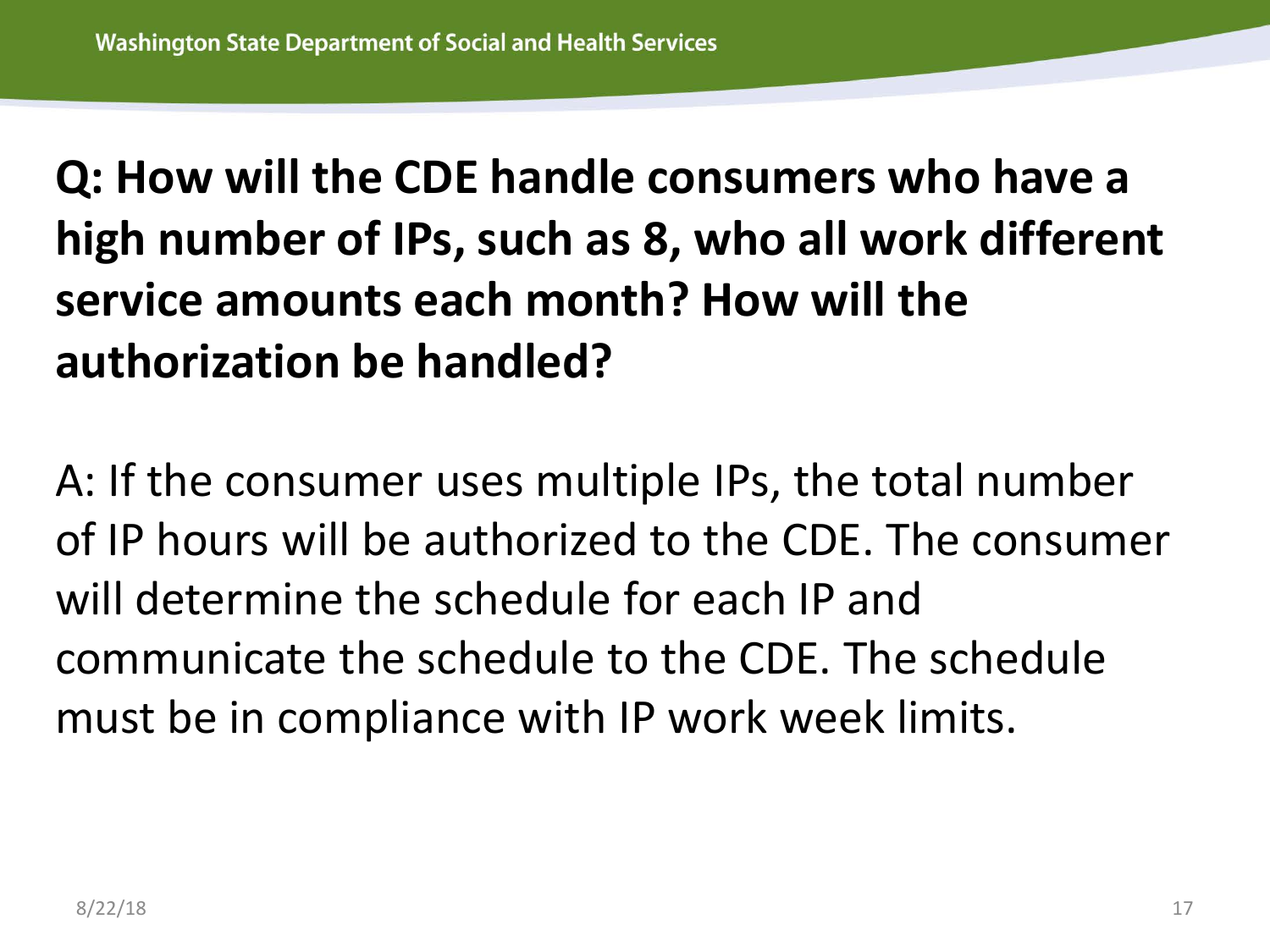### **Q: What is the plan for those IPs who do not have internet access, or a smart phone to use an app for EVV?**

A: The EVV system will be have a way to deal with connectivity challenges. A possible solution may include using a land line or uploading information when there is connectivity (like CARE does). It is not yet known whether IPs may use their own devices or a device issued to an IP or the consumer solely for the purpose of EVV.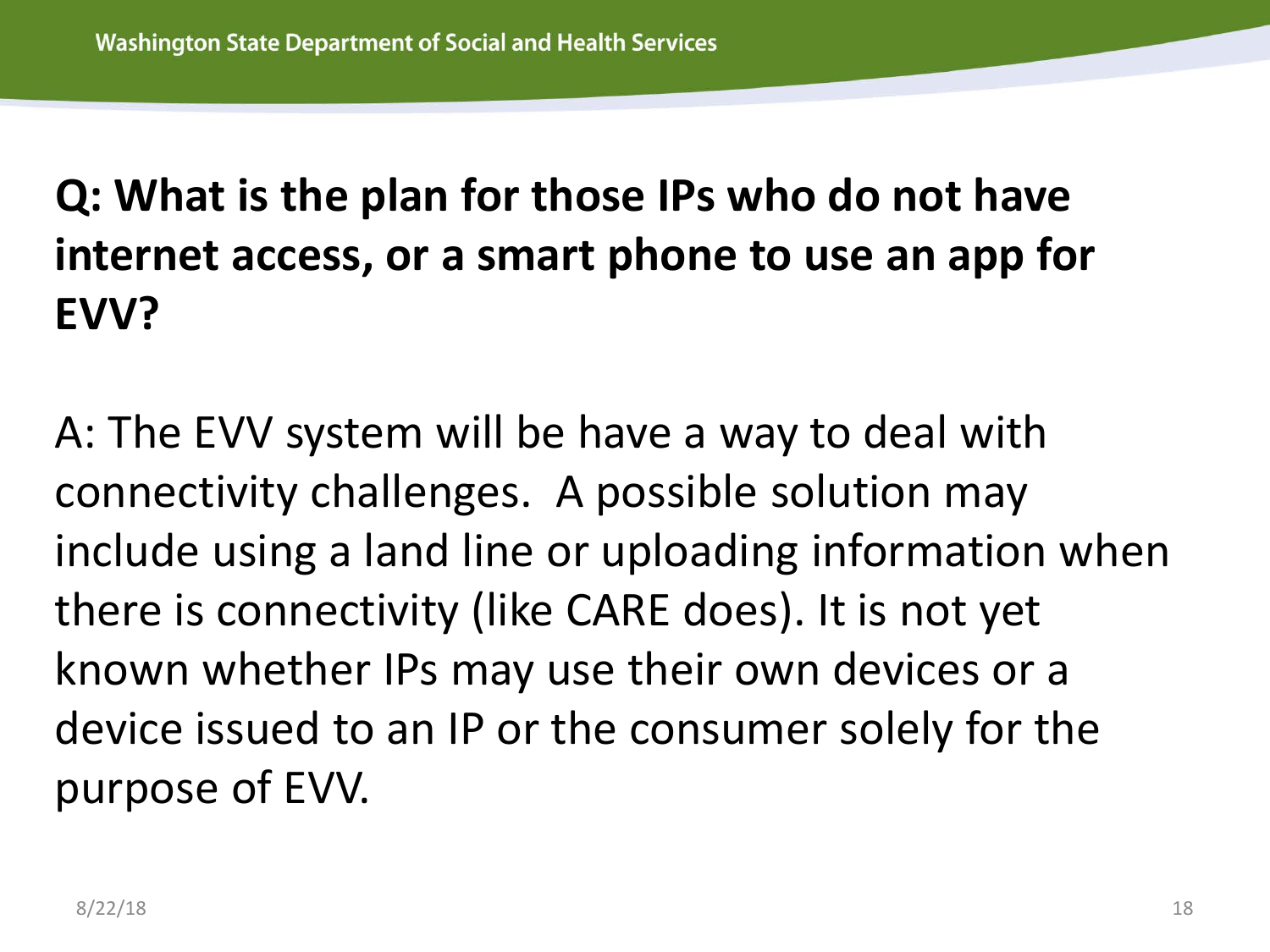#### **Q: Will the CDE handle their own administrative hearings when a consumer's chosen IP is not hired?**

A: There will not be administrative hearings for denial of choice of provider. This will be handled through a complaint resolution process.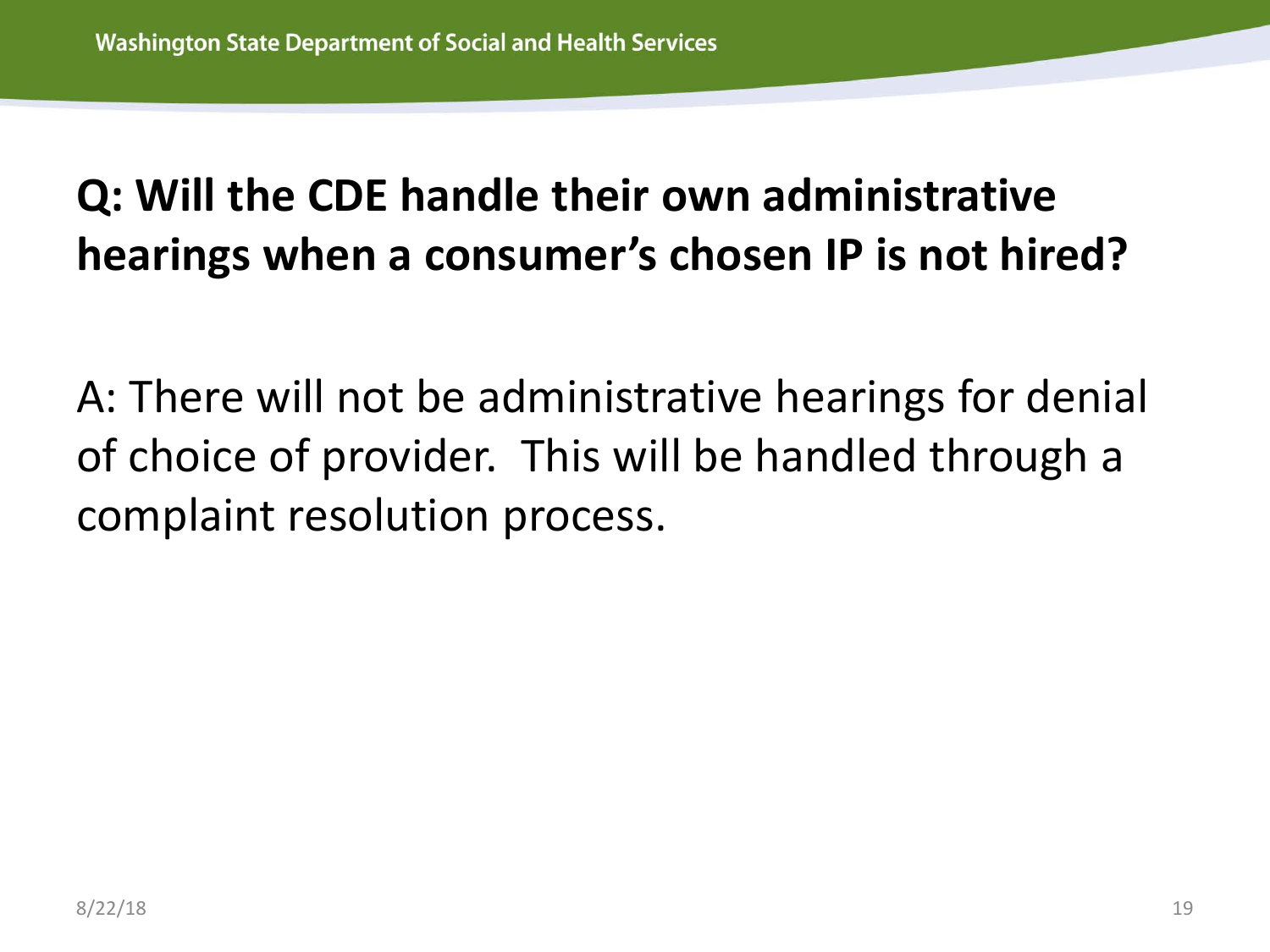#### **Q: Is the CDE going to be considered a home care agency?**

A: No. RCW [74.39A.500](http://app.leg.wa.gov/RCW/default.aspx?cite=74.39A.500) (2)(f) specifically states; "A consumer directed employer is not a home care agency under chapter [70.127](http://app.leg.wa.gov/RCW/default.aspx?cite=70.127) RCW".

Additionally, under a home care agency, caregivers cannot be family members of the consumer. Under the CDE, they can.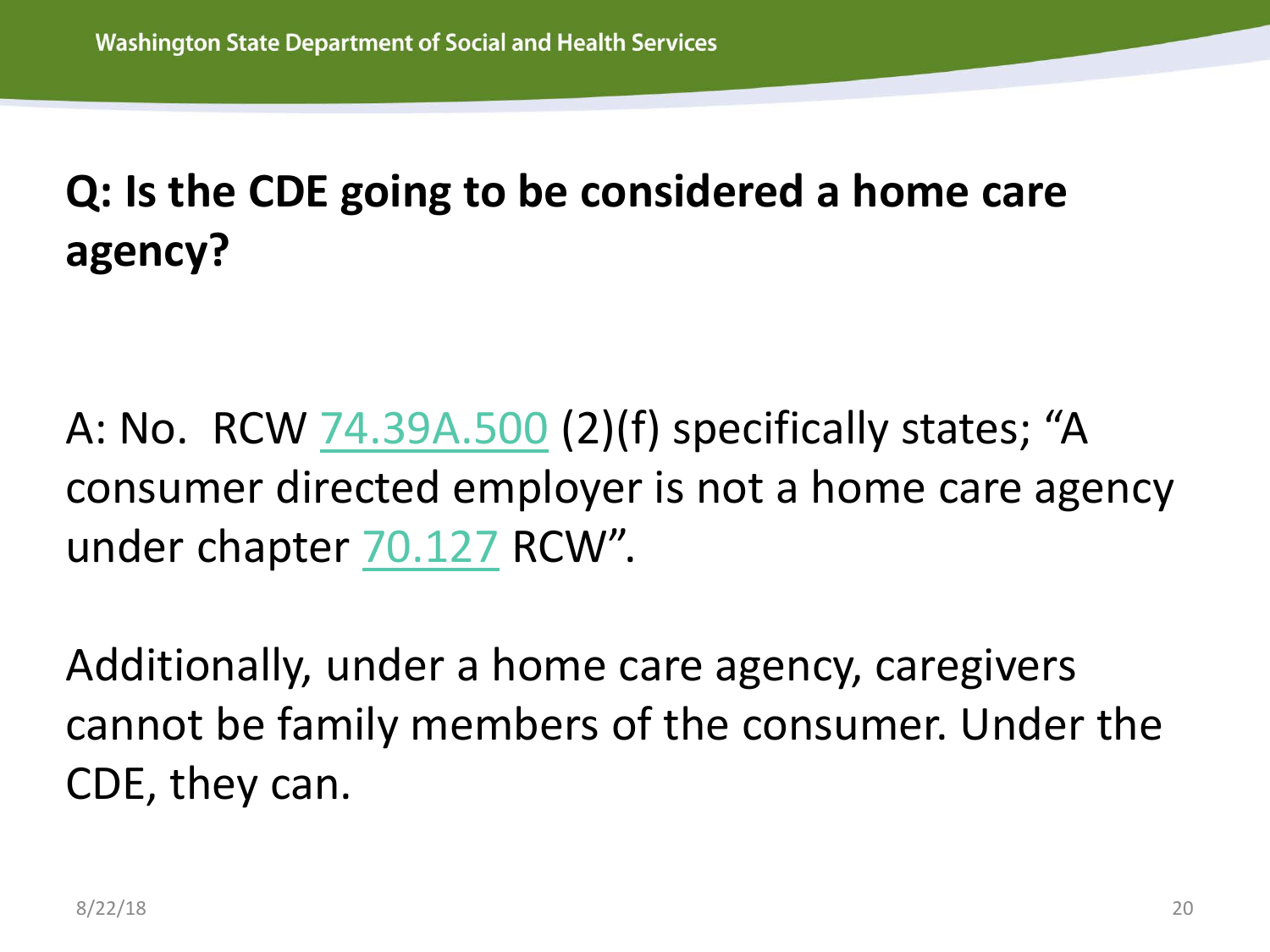#### **Q: Will IPs be able to keep the overtime they have been grandfathered in with?**

A: IPs will keep grandfathered work week limits. These are permanent work week limits that were assigned based on the number of hours the IP worked in January of 2016.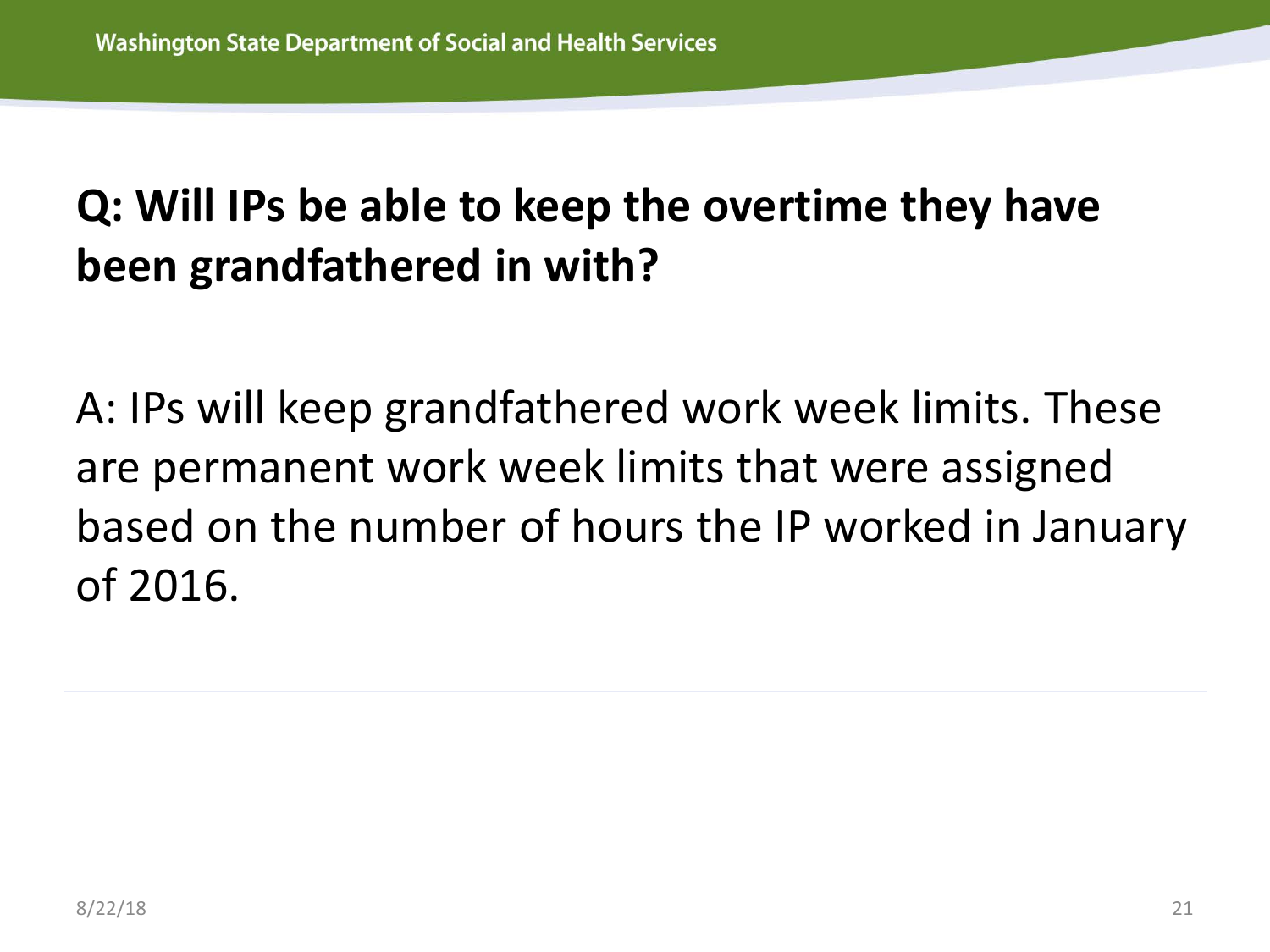#### **Q: Will IPs be paid an hourly rate or is that changing?**

A: When the CDE is up and running, it must follow the Collective Bargaining Agreement (CBA) that is in place on that date. The CBA sets the hourly rate that IPs are paid and these rates will be in effect at that time.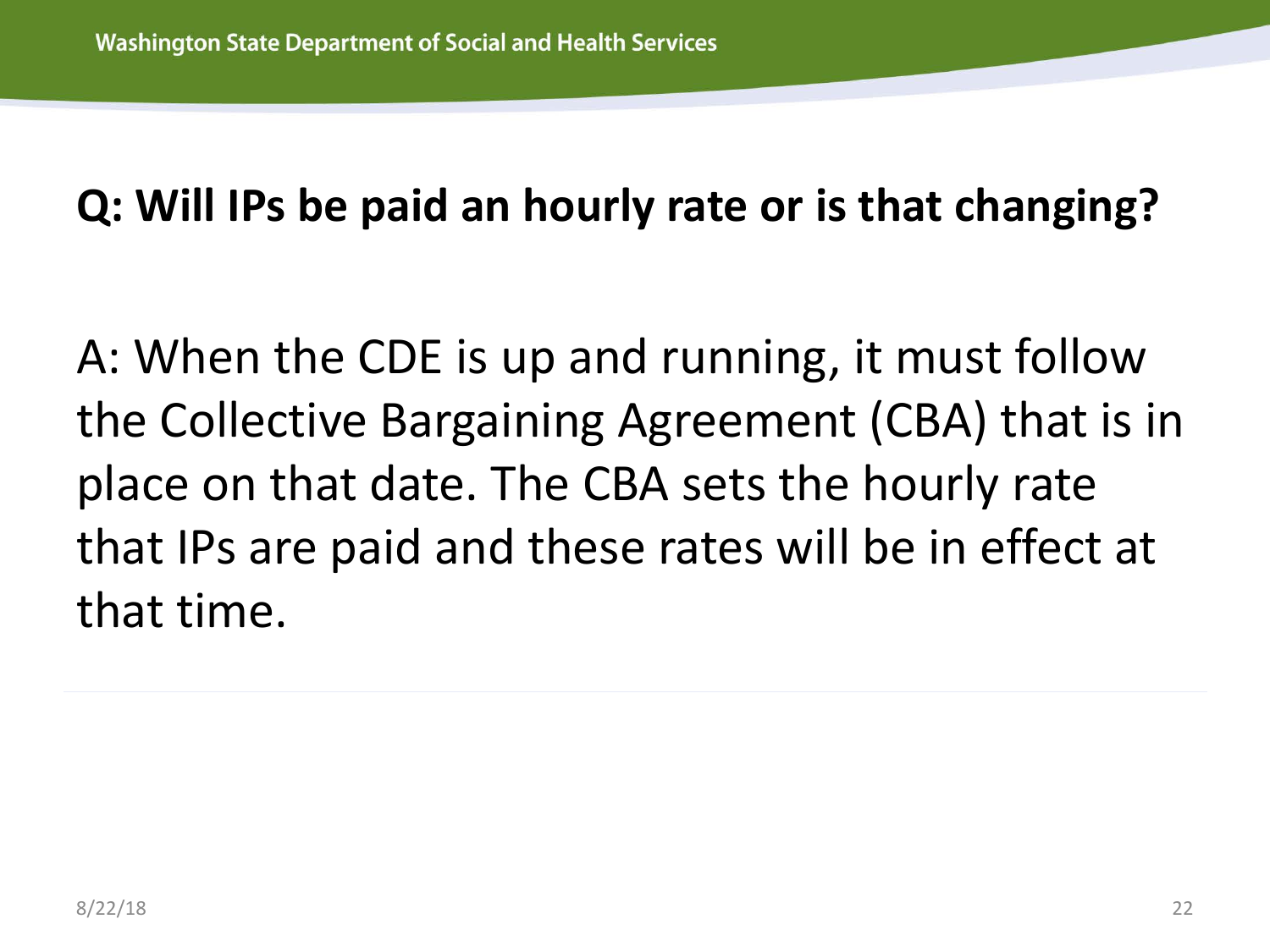### **Q: Who will have regulatory oversight of the new CDE?**

A: There will be two contract monitor positions at DSHS to oversee and monitor the CDE performance. Should the legislature determine the CDE will be licensed, then the designated State agency will have regulatory authority.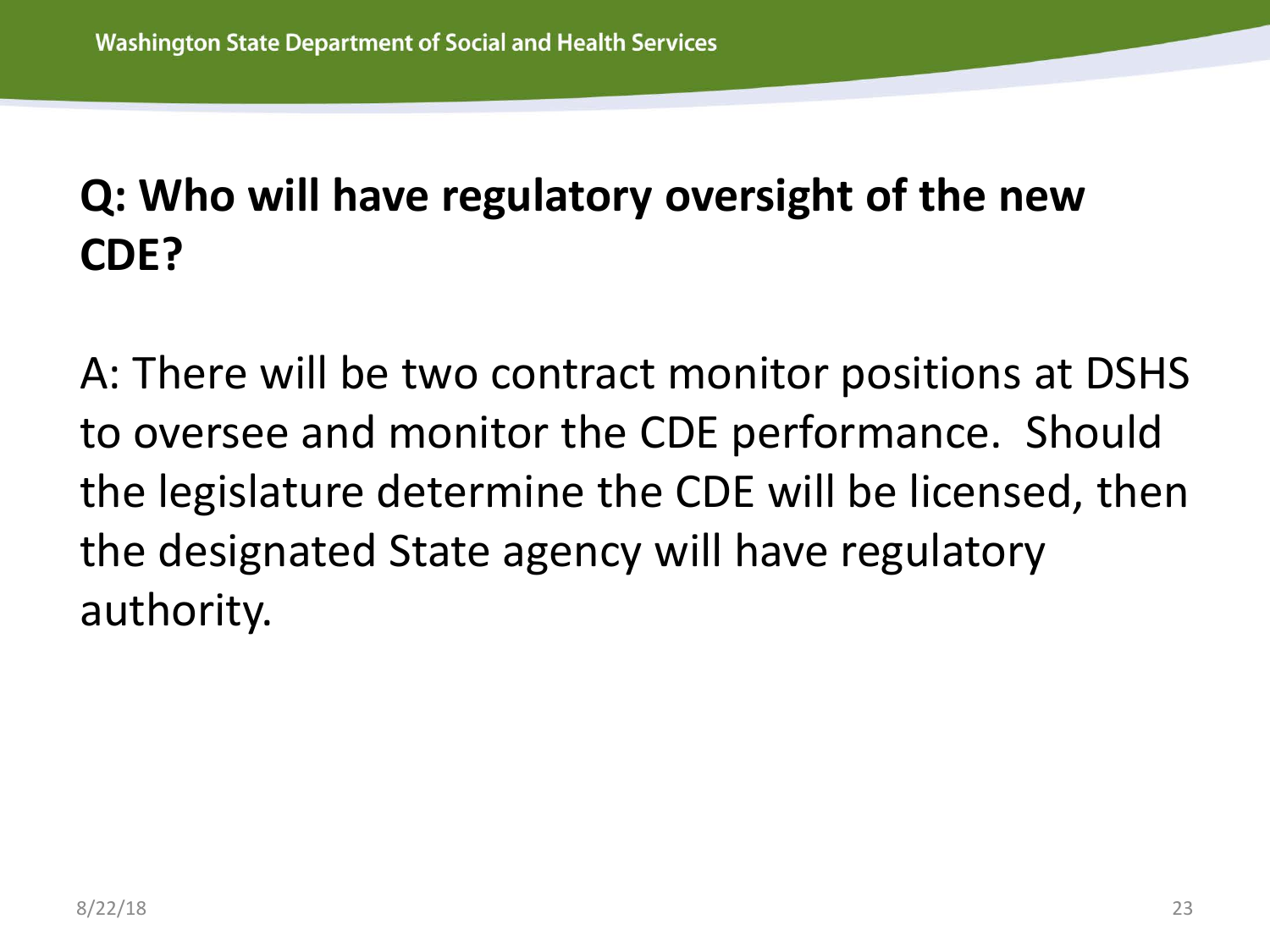### Questions?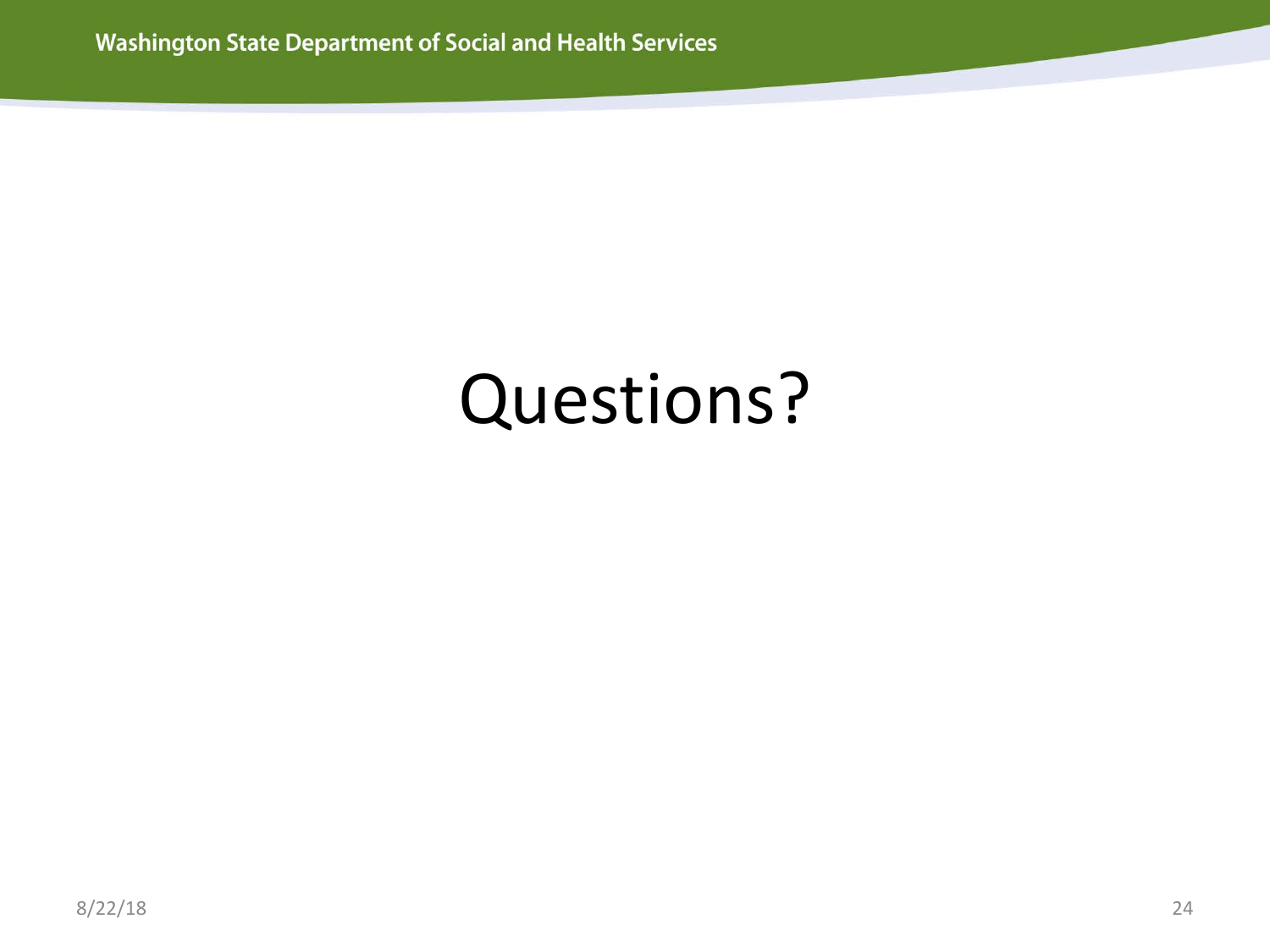# Stay Connected

• Sign up for GovDelivery:

[https://public.govdelivery.com/accounts/WADSHSALTSA/subscri](https://public.govdelivery.com/accounts/WADSHSALTSA/subscriber/new) ber/new

Select *Consumer Directed Employer* under "News and Resources"

• Visit the Website:

<https://www.dshs.wa.gov/altsa/cde>